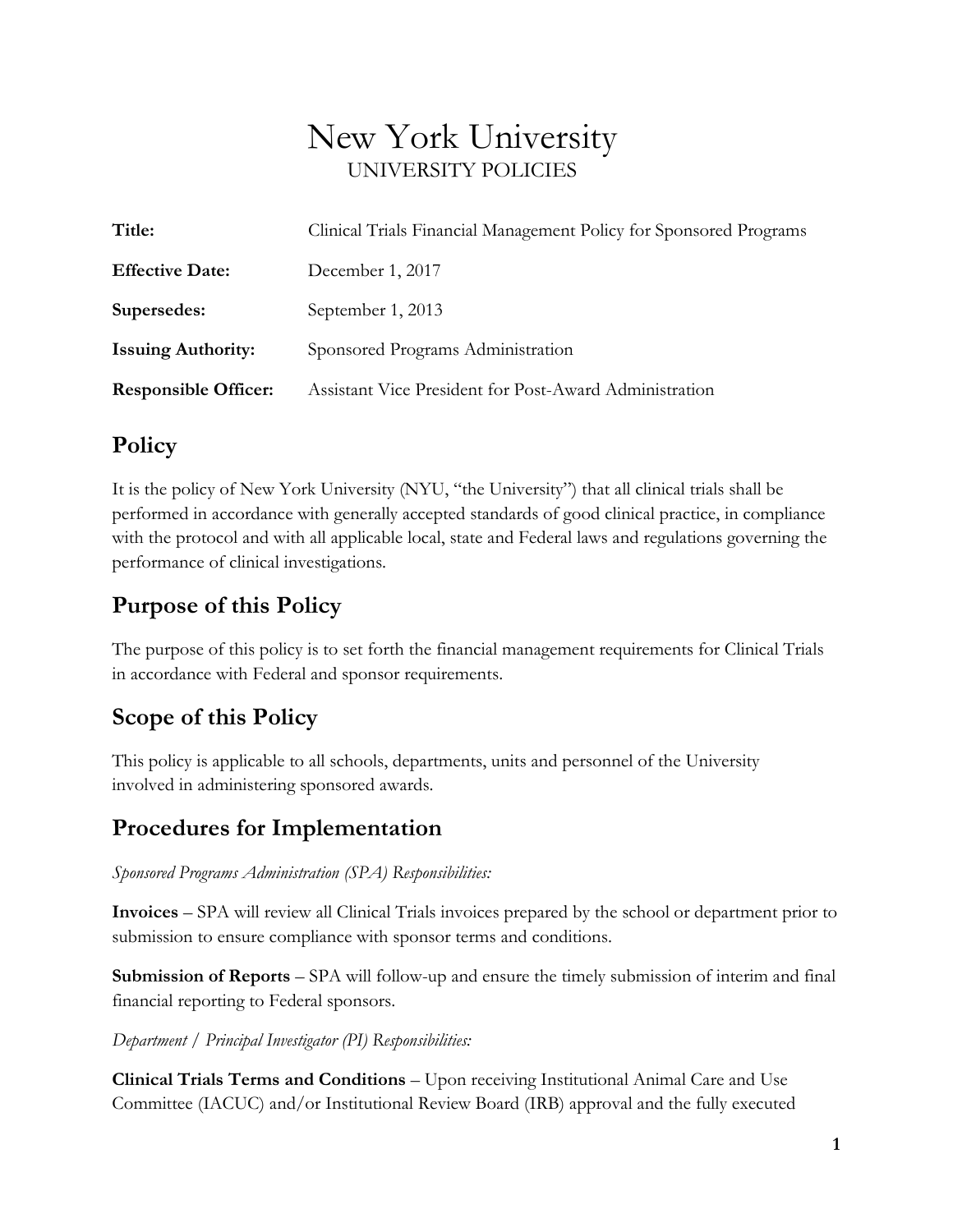agreement, the PI may start the Clinical Trial. The PI should abide by all clauses of the agreement. The PI is responsible for the performance of the scientific, technical, and administrative duties normally associated with the Clinical Trial. The PI is responsible for administering the trial in accordance with the signed agreement terms and conditions and the approved clinical research protocol as well as in compliance with University policies.

**Budget Expenditures** –The budget included in a clinical trial agreement is part of the agreement. PIs should closely monitor the budget in the performance of the clinical trial.

**Billing/Payments to Subjects** –The department tracks milestones and performs timely billing of study activities for the appropriate Clinical Trial. The department must submit all invoices to SPA for review and approval prior to submission to the Sponsor. The department also coordinates appropriate and timely payments to participants.

**Project Closeout** – The PI and Department Administrator (DA) should ensure the submission of accurate and timely closeout documents to applicable Federal agencies, University entities, and the sponsor. The study documentation must be maintained in files in accordance with sponsor requirements and University policies and procedures.

**Audits** – The departments should notify SPA of any external audits associated with Clinical Trials. See the *[Internal and External Audits Policy of Sponsored Programs](http://www.nyu.edu/about/policies-guidelines-compliance/policies-and-guidelines/internal-and-external-audit-policy-for-sponsored-programs.html)*.

| Clinical Trials                   | A form of clinical research that involves        |
|-----------------------------------|--------------------------------------------------|
|                                   | researcher(s) who directly observe a person      |
|                                   | or people, and/or who collect data to            |
|                                   | answer a scientific or medical question about    |
|                                   | the safety or potential benefit of an            |
|                                   | intervention such as a medication, device or     |
|                                   | behavioral change.                               |
| Institutional Animal Care and Use | A committee that provides oversight for use      |
| Committee (IACUC)                 | of animals in research. Institutions that use    |
|                                   | animals for Federally funded laboratory          |
|                                   | research must have an Institutional Animal       |
|                                   | Care and Use Committee (IACUC). At               |
|                                   | NYU, this is known as the University             |
|                                   | Animal Welfare Committee (UAWC). The             |
|                                   | UAWC reviews research protocols and              |
|                                   | conducts evaluations of the institution's        |
|                                   | animal care and use, which includes the          |
|                                   | results of inspections of facilities as required |
|                                   | by law.                                          |

### **Policy Definitions**